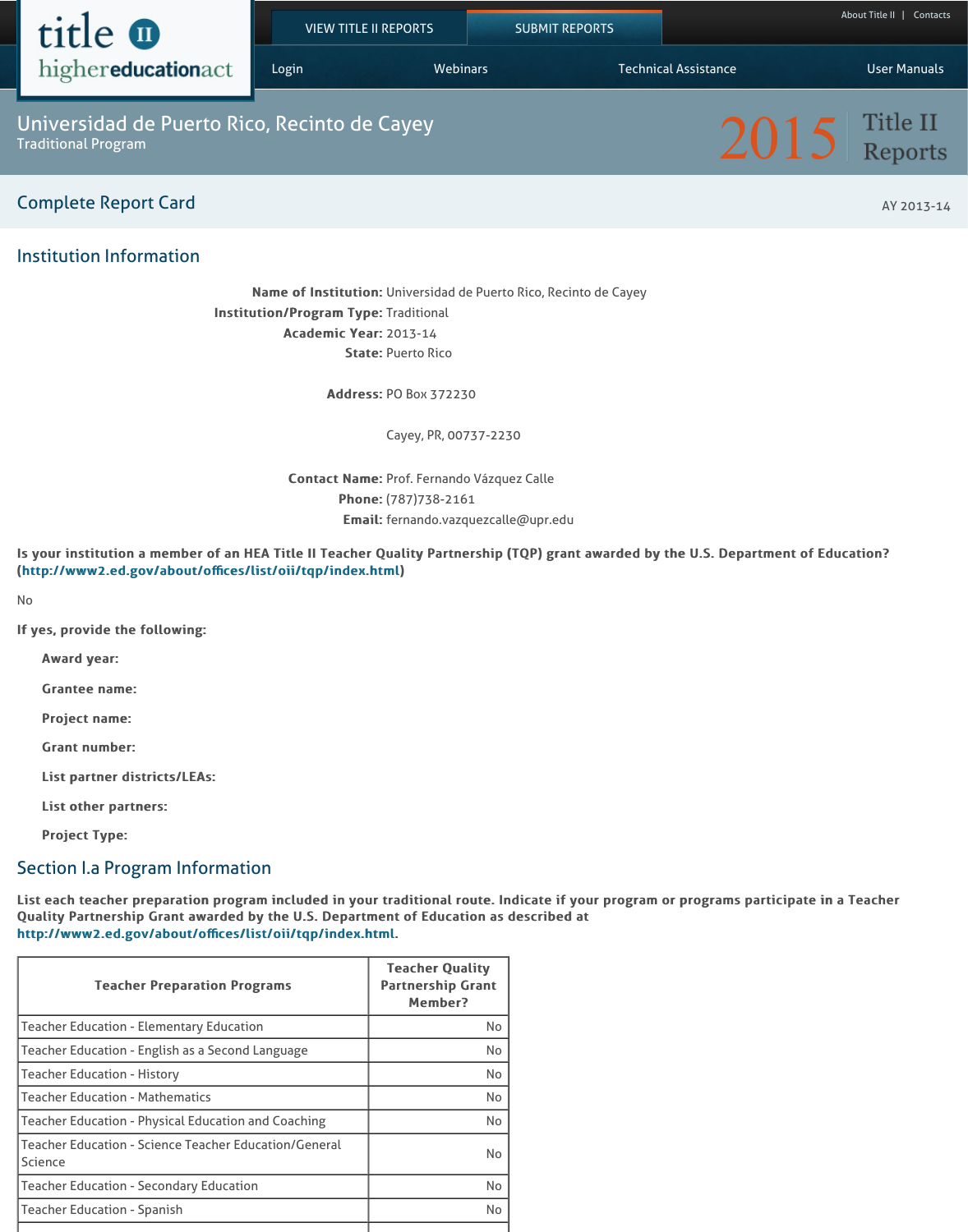| [Minimum number of courses/credits/semester hours completed             | No        |
|-------------------------------------------------------------------------|-----------|
| Minimum GPA                                                             | Yes       |
| Minimum GPA in content area coursework                                  | <b>No</b> |
| Minimum GPA in professional education coursework                        | <b>No</b> |
| <b>Minimum ACT score</b>                                                | <b>No</b> |
| <b>Minimum SAT score</b>                                                | <b>No</b> |
| Minimum basic skills test score                                         | <b>No</b> |
| Subject area/academic content test or other subject matter verification | Yes       |
| Recommendation(s)                                                       | <b>No</b> |
| Essay or personal statement                                             | <b>No</b> |
| Interview                                                               | <b>No</b> |
| <b>Other College Board Exam</b>                                         | Yes       |

What is the minimum GPA required for admission into the program?

2.5

What was the median GPA of individuals accepted into the program in academic year 2013-14 What was the median

3

What is the minimum GPA required for completing the program?

2.8

What was the median GPA of individuals completing the program in academic

3.23

Please provide any additional comments about the information provided abo

#### Section I.b Postgraduate Requirements

Please provide the following information about your teacher preparation pro

Are there initial teacher certification programs at the postgraduate level?

No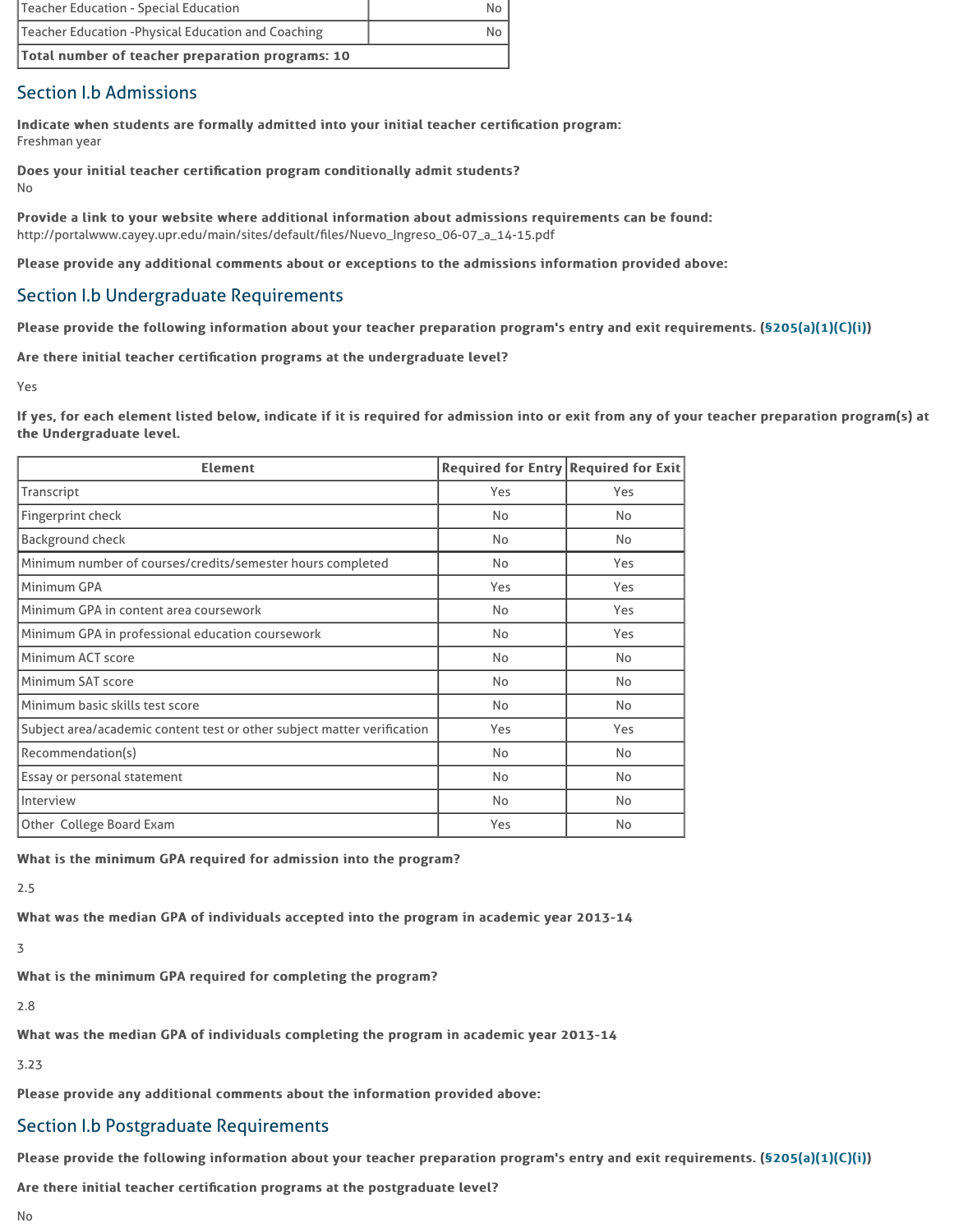Please provide any additional comments about the information provided abo

## Section I.c Enrollment

Provide the number of students in the teacher preparation program in the fo students by ethnicity and race separately. Individuals who are non-Hispanic/ that individuals can belong to one or more racial groups, so the sum of the m total number of students enrolled.

For the purpose of Title II reporting, an enrolled student is defined as a stude who has not completed the program during the academic year being reported year being reported is counted as a program completer and *not* an enrolled students.

Additional guidance on reporting race and ethnicity data.

| 1584<br>Total number of students enrolled in 2013-14:          |  |
|----------------------------------------------------------------|--|
| Unduplicated number of males enrolled in 2013-14: $\,$ 203     |  |
| Unduplicated number of females enrolled in 2013-14: 381 $\mid$ |  |

| 2013-14                                    | <b>Number enrolled</b> |  |  |
|--------------------------------------------|------------------------|--|--|
| <b>Ethnicity</b>                           |                        |  |  |
| Hispanic/Latino of any race:               | 584                    |  |  |
| Race                                       |                        |  |  |
| American Indian or Alaska Native:          | ( )                    |  |  |
| Asian:                                     |                        |  |  |
| <b>Black or African American:</b>          |                        |  |  |
| Native Hawaiian or Other Pacific Islander: | n                      |  |  |
| White:                                     |                        |  |  |
| Two or more races:                         |                        |  |  |

# Section I.d Supervised Clinical Experience

#### Provide the following information about supervised clinical experience in 20

Average number of clock hours of supervised clinical experience required prior to stud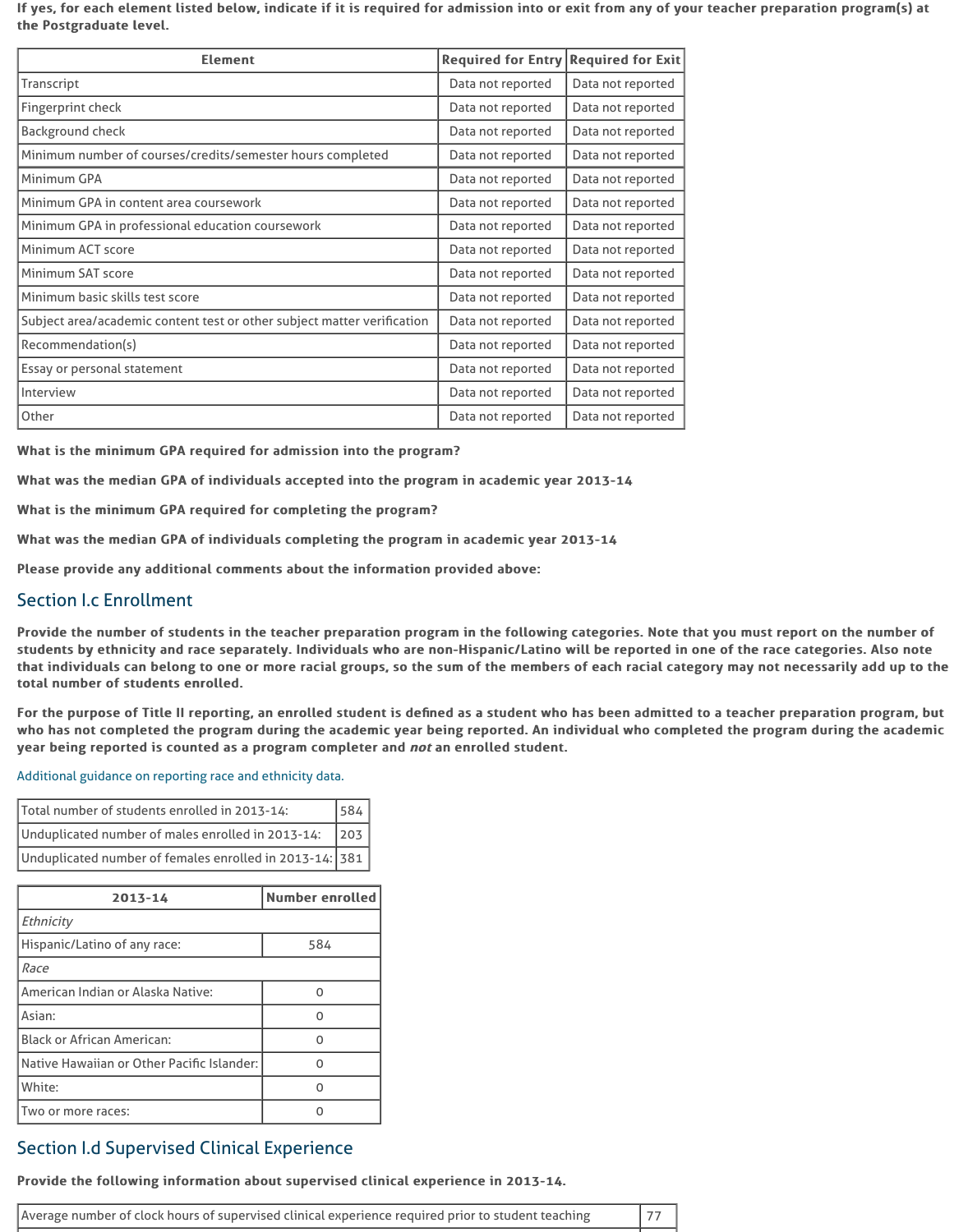| Average number of clock hours required for student teaching                                                   |    |  |
|---------------------------------------------------------------------------------------------------------------|----|--|
| Average number of clock hours required for mentoring/induction support<br>45                                  |    |  |
| Number of full-time equivalent faculty supervising clinical experience during this academic year              |    |  |
| Number of adjunct faculty supervising clinical experience during this academic year (IHE and PreK-12 staff) 2 |    |  |
| Number of students in supervised clinical experience during this academic year                                | 76 |  |

#### Please provide any additional information about or descriptions of the supervised clinical experiences:

Candidates that are approved to enter their clinical experience must have 96 credits completed with a 2.8 GPA or higher, and 21 credits in their specialization. Both the university supervisor and cooperating teacher share the responsibility for the supervision of the candidate. During this experience candidates must demonstrate mastery of content knowledge, competencies in lesson planning, classroom management, assessment, the integration of technology in the classroom, and the professional dispositions to provide adequate teaching-learning to help all student learn.

Please provide the number of teachers prepared by subject area for academic year 2013-14. For the purposes of this section, number prepared means the number of program completers. "Subject area" refers to the subject area(s) an individual has been prepared to teach. An individual can be counted in more than one subject area. If no individuals were prepared in a particular subject area, please leave that cell blank. (§205(b)(1)(H)) blank. (§205(b)(1)(H))

#### Section I.e Teachers Prepared by Subject Area

| <b>Subject Area</b>                                                     | <b>Number Prepared</b> |
|-------------------------------------------------------------------------|------------------------|
| <b>Education - General</b>                                              | $\mathbf 0$            |
| <b>Teacher Education - Special Education</b>                            | 21                     |
| <b>Teacher Education - Early Childhood Education</b>                    | $\mathbf 0$            |
| <b>Teacher Education - Elementary Education</b>                         | 11                     |
| Teacher Education - Junior High/Intermediate/Middle School Education    | $\mathbf 0$            |
| <b>Teacher Education - Secondary Education</b>                          | $\mathbf 0$            |
| <b>Teacher Education - Multiple Levels</b>                              | $\mathbf 0$            |
| <b>Teacher Education - Agriculture</b>                                  | $\mathbf 0$            |
| <b>Teacher Education - Art</b>                                          | $\mathbf 0$            |
| <b>Teacher Education - Business</b>                                     | $\mathbf 0$            |
| <b>Teacher Education - English/Language Arts</b>                        | $\mathbf 0$            |
| <b>Teacher Education - Foreign Language</b>                             | $\mathbf 0$            |
| <b>Teacher Education - Health</b>                                       | $\mathbf 0$            |
| <b>Teacher Education - Family and Consumer Sciences/Home Economics</b>  | 0                      |
| <b>Teacher Education - Technology Teacher Education/Industrial Arts</b> | $\mathbf 0$            |
| <b>Teacher Education - Mathematics</b>                                  | 6                      |
| <b>Teacher Education - Music</b>                                        | $\mathbf 0$            |
| <b>Teacher Education - Physical Education and Coaching</b>              | 20                     |
| <b>Teacher Education - Reading</b>                                      | $\mathbf 0$            |
| <b>Teacher Education - Science Teacher Education/General Science</b>    | $\overline{2}$         |
| <b>Teacher Education - Social Science</b>                               | $\mathbf 0$            |
| <b>Teacher Education - Social Studies</b>                               | $\mathbf 0$            |
| <b>Teacher Education - Technical Education</b>                          | $\mathbf 0$            |
| <b>Teacher Education - Computer Science</b>                             | O                      |
| <b>Teacher Education - Biology</b>                                      | $\mathbf 0$            |
| <b>Teacher Education - Chemistry</b>                                    | $\mathbf 0$            |
| <b>Teacher Education - Drama and Dance</b>                              | O                      |
| <b>Teacher Education - French</b>                                       | $\mathbf 0$            |
| <b>Teacher Education - German</b>                                       | $\mathbf 0$            |
| <b>Teacher Education- History</b>                                       | 5                      |
| <b>Teacher Education - Physics</b>                                      | $\mathbf 0$            |
| <b>Teacher Education - Spanish</b>                                      | 5                      |
| <b>Teacher Education - Speech</b>                                       | $\mathbf 0$            |
| <b>Teacher Education - Geography</b>                                    | $\mathbf 0$            |
| <b>Teacher Education - Latin</b>                                        | $\mathbf 0$            |
| <b>Teacher Education - Psychology</b>                                   | $\mathbf 0$            |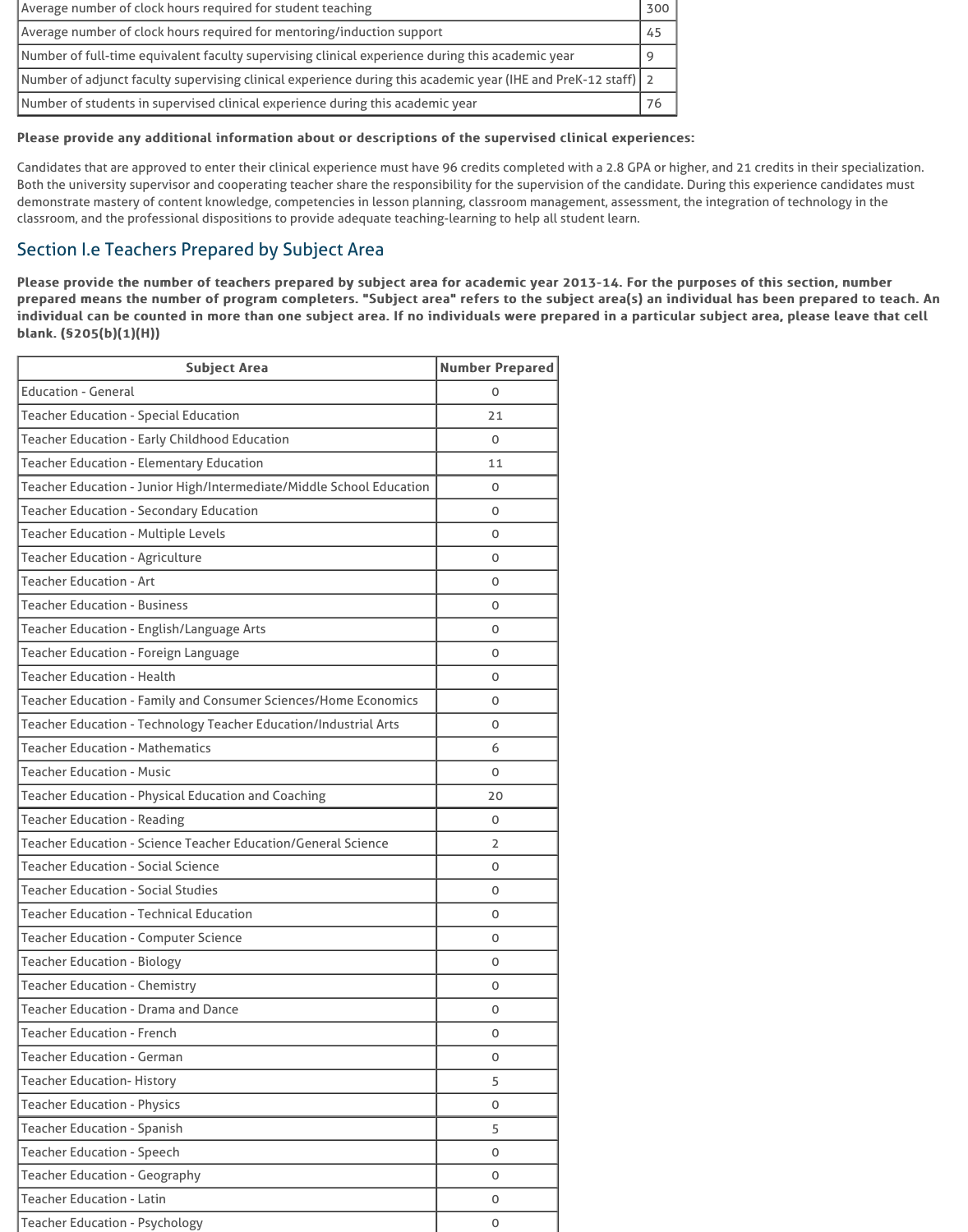| l Teacher Education - Earth Science                                      |  |
|--------------------------------------------------------------------------|--|
| Teacher Education - English as a Second Language                         |  |
| Teacher Education - Bilingual, Multilingual, and Multicultural Education |  |
| <b>Education - Other</b><br>Specify:                                     |  |

# Section I.e Teachers Prepared by Academic Major

Please provide the number of teachers prepared by academic major for academic year 2013-14. For the purposes of this section, number prepared means the number of program completers. "Academic major" refers to the actual major(s) declared by the program completer. An individual can be counted in more than one academic major. If no individuals were prepared in a particular academic major, please leave that cell blank. (§205(b)(1)(H))

| <b>Academic Major</b>                                                    | <b>Number Prepared</b> |
|--------------------------------------------------------------------------|------------------------|
| <b>Education - General</b>                                               | $\overline{O}$         |
| <b>Teacher Education - Special Education</b>                             | 21                     |
| <b>Teacher Education - Early Childhood Education</b>                     | $\overline{O}$         |
| <b>Teacher Education - Elementary Education</b>                          | 11                     |
| Teacher Education - Junior High/Intermediate/Middle School Education     | $\mathbf 0$            |
| <b>Teacher Education - Secondary Education</b>                           | $\mathbf 0$            |
| <b>Teacher Education - Agriculture</b>                                   | $\mathbf 0$            |
| <b>Teacher Education - Art</b>                                           | $\mathbf 0$            |
| <b>Teacher Education - Business</b>                                      | $\mathbf 0$            |
| <b>Teacher Education - English/Language Arts</b>                         | $\mathbf 0$            |
| <b>Teacher Education - Foreign Language</b>                              | $\mathbf 0$            |
| <b>Teacher Education - Health</b>                                        | $\mathbf{O}$           |
| <b>Teacher Education - Family and Consumer Sciences/Home Economics</b>   | $\mathbf 0$            |
| <b>Teacher Education - Technology Teacher Education/Industrial Arts</b>  | $\Omega$               |
| <b>Teacher Education - Mathematics</b>                                   | 6                      |
| <b>Teacher Education - Music</b>                                         | $\overline{O}$         |
| <b>Teacher Education - Physical Education and Coaching</b>               | 20                     |
| <b>Teacher Education - Reading</b>                                       | $\mathbf 0$            |
| <b>Teacher Education - Science</b>                                       | $\overline{2}$         |
| <b>Teacher Education - Social Science</b>                                | $\mathbf 0$            |
| <b>Teacher Education - Social Studies</b>                                | $\mathbf 0$            |
| <b>Teacher Education - Technical Education</b>                           | $\overline{O}$         |
| <b>Teacher Education - Computer Science</b>                              | $\mathbf 0$            |
| <b>Teacher Education - Biology</b>                                       | $\mathbf 0$            |
| <b>Teacher Education - Chemistry</b>                                     | $\overline{O}$         |
| <b>Teacher Education - Drama and Dance</b>                               | $\mathbf 0$            |
| <b>Teacher Education - French</b>                                        | $\mathbf 0$            |
| <b>Teacher Education - German</b>                                        | $\overline{O}$         |
| <b>Teacher Education - History</b>                                       | 5                      |
| <b>Teacher Education - Physics</b>                                       | $\Omega$               |
| <b>Teacher Education - Spanish</b>                                       | 5                      |
| <b>Teacher Education - Speech</b>                                        | $\overline{0}$         |
| <b>Teacher Education - Geography</b>                                     | $\mathbf 0$            |
| <b>Teacher Education - Latin</b>                                         | $\mathbf 0$            |
| <b>Teacher Education - Psychology</b>                                    | $\mathbf 0$            |
| <b>Teacher Education - Earth Science</b>                                 | $\mathbf 0$            |
| <b>Teacher Education - English as a Second Language</b>                  | 8                      |
| Teacher Education - Bilingual, Multilingual, and Multicultural Education | $\mathbf 0$            |
| <b>Education - Curriculum and Instruction</b>                            | $\mathbf 0$            |
| <b>Education - Social and Philosophical Foundations of Education</b>     | $\mathbf 0$            |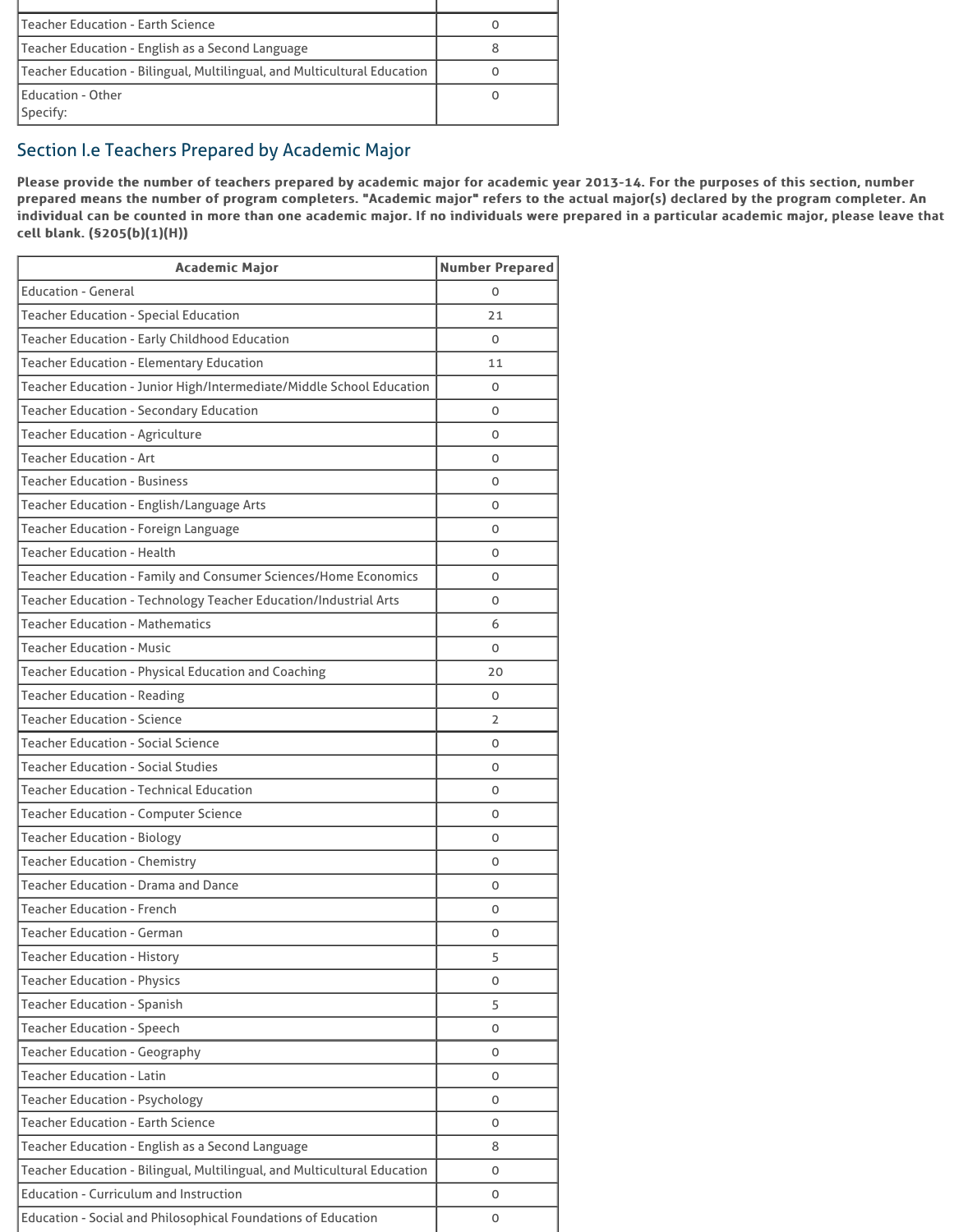| Geological and Earth Sciences/Geosciences   |  |
|---------------------------------------------|--|
| <b>Physics</b>                              |  |
| Business/Business Administration/Accounting |  |
| <b>Computer and Information Sciences</b>    |  |
| <b>Other</b>                                |  |
| Specify:                                    |  |

## Section I.f Program Completers

Provide the total number of teacher preparation program completers in each

2013-14: 83

2012-13: 110

2011-12: 104

#### Section II Annual Goals - Mathematics

Each institution of higher education (IHE) that conducts a traditional teacher professional development programs) or alternative route to state credential under this Act, shall set annual quantifiable goals for increasing the number designated by the Secretary or by the state educational agency, including ma English proficient students. (§205(a)(1)(A)(ii), §206(a))

Information about teacher shortage areas can be found at http://www2.ed.go

Please provide the information below about your program's goals to increase three academic years.

Academic year 2013-14

Did your program prepare teachers in mathematics in 2013-14?

Yes

How many prospective teachers did your program plan to add in mathematics

19

Did your program meet the goal for prospective teachers set in mathematics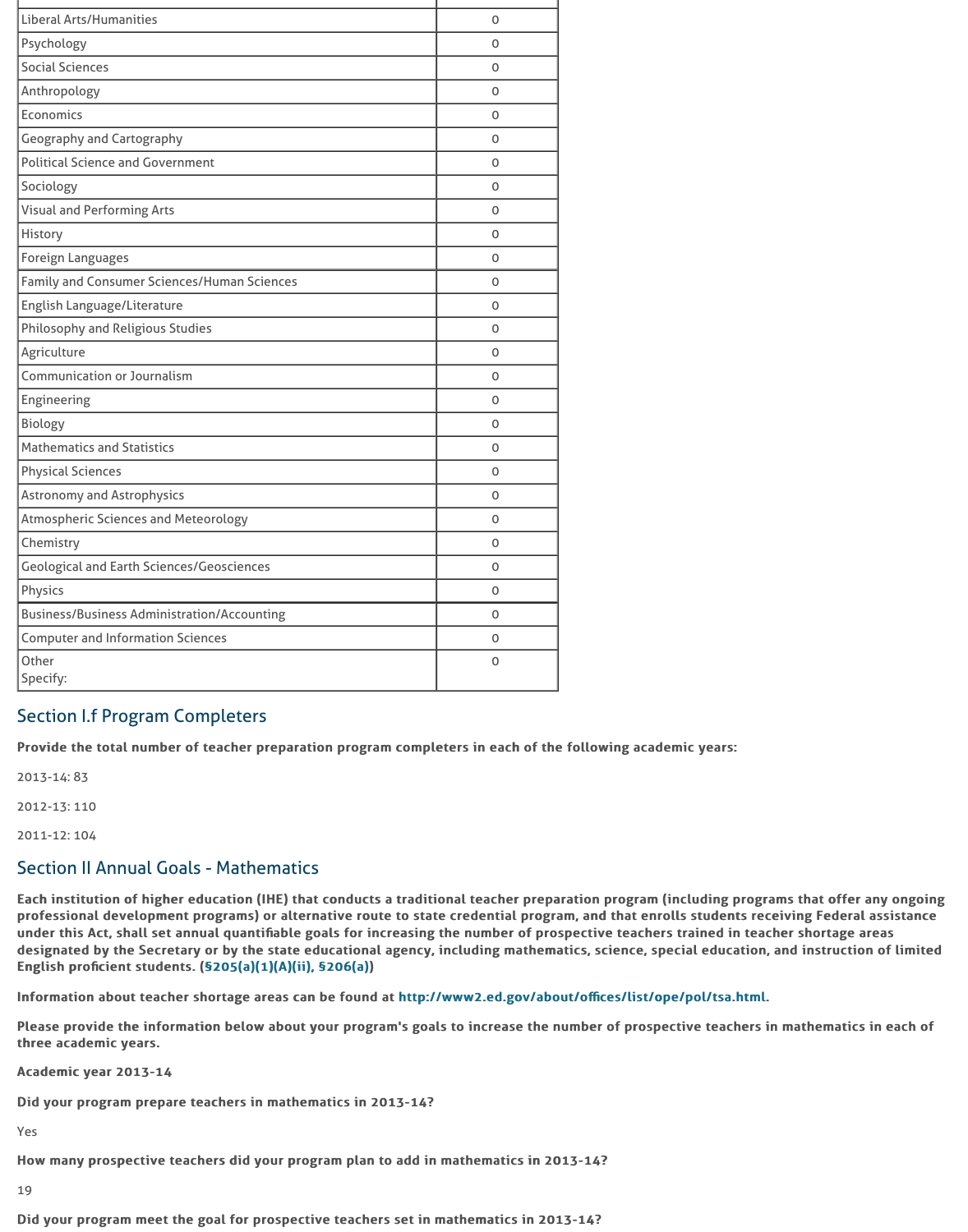designated by the Secretary or by the state educational agency, including ma English proficient students. (§205(a)(1)(A)(ii), §206(a))

Information about teacher shortage areas can be found at http://www2.ed.go

Please provide the information below about your program's goals to increase academic years.

Academic year 2013-14

Did your program prepare teachers in science in 2013-14?

Yes

How many prospective teachers did your program plan to add in science in 2

79

Did your program meet the goal for prospective teachers set in science in 20

Yes

Description of strategies used to achieve goal, if applicable:

Description of steps to improve performance in meeting goal or lessons learned in meeting goal.

Provide any additional comments, exceptions and explanations below:

Academic year 2014-15

Is your program preparing teachers in science in 2014-15?

Yes

How many prospective teachers did your program plan to add in science in 2

59

Provide any additional com[ments, exceptions and exp](http://frwebgate.access.gpo.gov/cgi-bin/getdoc.cgi?dbname=110_cong_public_laws&docid=f:publ315.110.pdf)lanations below:

Academic year 2015-16

Will your program prepare teachers in science in 2015-16?

Yes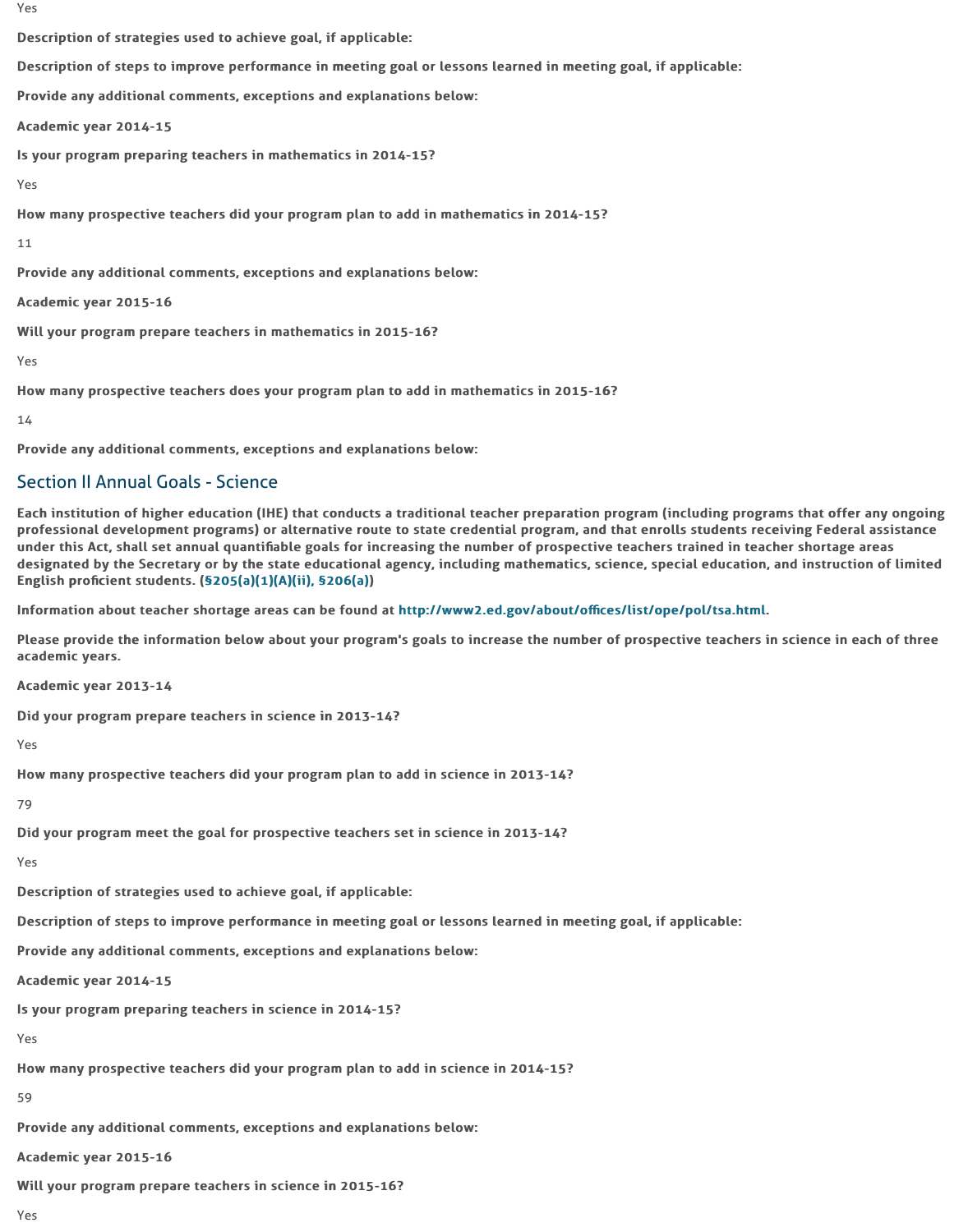Provide any additional comments, exceptions and explanations below:

Academic year 2014-15

Is your program preparing teachers in special education in 2014-15?

Yes

How many prospective teachers did your program plan to add in special educ

47

Provide any additional com[ments, exceptions and exp](http://frwebgate.access.gpo.gov/cgi-bin/getdoc.cgi?dbname=110_cong_public_laws&docid=f:publ315.110.pdf)lanations below:

Academic year 2015-16

Will your program prepare teachers in special education in 2015-16?

Yes

How many prospective teachers does your program plan to add in special education in 2015-16. How many prospective teachers does your program plan to add in special edu

40

Provide any additional comments, exceptions and explanations below:

# Section II Annual Goals - Instruction of Limited English Proficie

Each institution of higher education (IHE) that conducts a traditional teacher professional development programs) or alternative route to state credential under this Act, shall set annual quantifiable goals for increasing the number designated by the Secretary or by the state educational agency, including ma English proficient students.  $(S205(a)(1)(A)(ii)$ , §206(a))

Information about teacher shortage areas can be found at http://www2.ed.go

Please provide the information below about your program's goals to increase English proficient students in each of three academic years.

Academic year 2013-14

Did your program prepare teachers in instruction of limited English proficien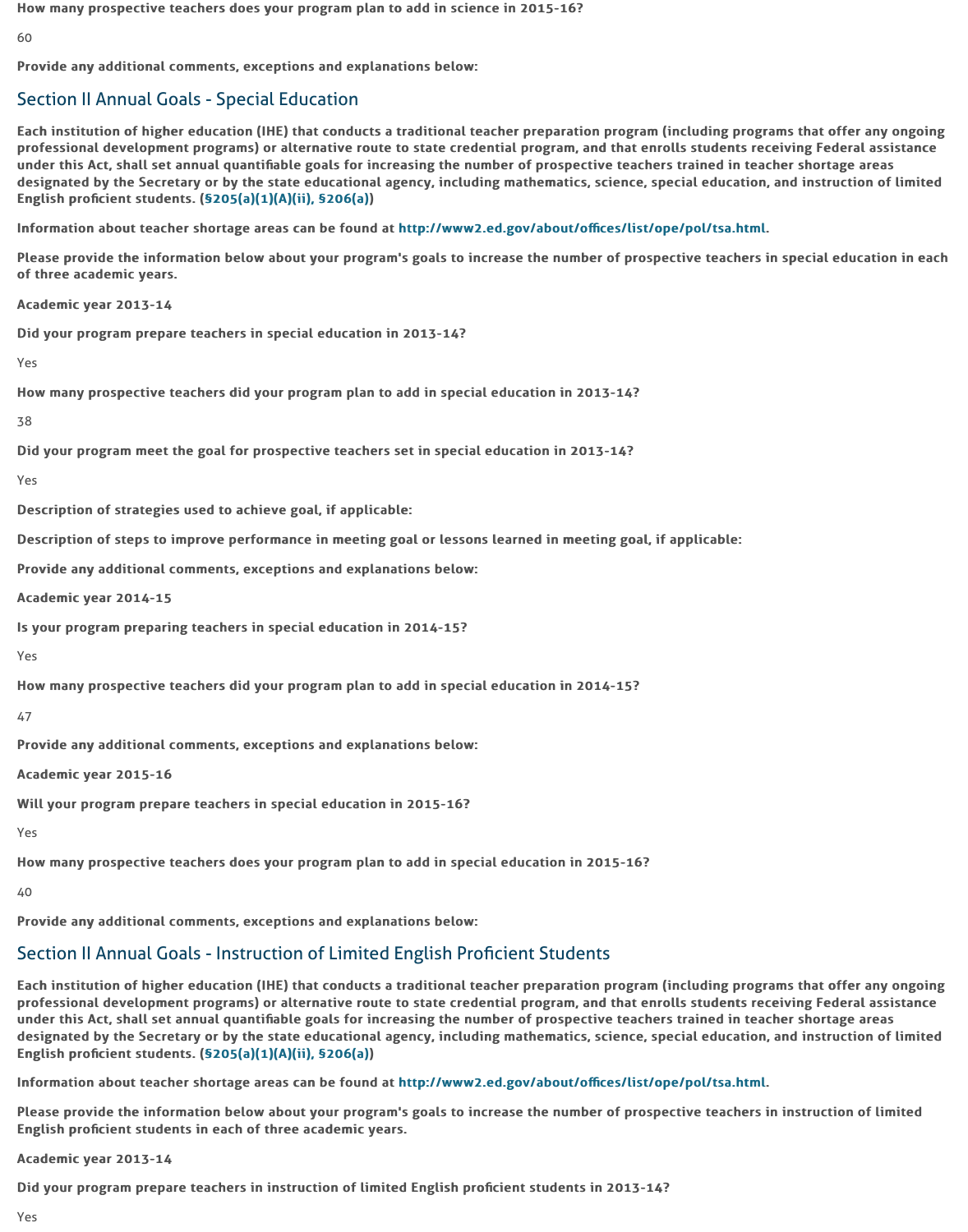How many prospective teachers did your program plan to add in instruction of limited English proficient students in 2013-14?

11

Did your program meet the goal for prospective teachers set in instruction of limited English proficient students in 2013-14?

Yes

Description of strategies used to achieve goal, if applicable:

Description of steps to improve performance in meeting goal or lessons learned in meeting goal, if applicable:

Provide any additional comments, exceptions and explanations below:

Academic year 2014-15

Is your program preparing teachers in instruction of limited English proficient students in 2014-15?

Yes

How many prospective teachers did your program plan to add in instruction of limited English proficient students in 2014-15?

7

Provide any additional comments, exceptions and explanations below:

Academic year 2015-16

Will your program prepare teachers in instruction of limited English proficient students in 2015-16?

Preparation responds to the identified needs of the local educational agencies or States where the program completers are likely to teach, based on past hiring and recruitment trends. Yes

Preparation is closely linked with the needs of schools and the instructional decisions new teachers face in the classroom. Yes

Prospective special education teachers are prepared in core academic subjects and to instruct in core academic subjects. Yes

Yes

How many prospective teachers does your program plan to add in instruction of limited English proficient students in 2015-16?

Prospective general education teachers are prepared to provide instruction to students with disabilities. Yes

Prospective general education teachers are prepared to provide instruction to limited English proficient students. Yes

10

Provide any additional comments, exceptions and explanations below:

Prospective general education teachers are prepared to provide instruction to students from low-income families. Yes

Prospective teachers are prepared to effectively teach in urban and rural schools, as applicable. Yes

Describe your institution's most successful strategies in meeting the assurances listed above:

# Section II Assurances

Please certify that your institution is in compliance with the following assurances. (\$205(a)(1)(A)(iii), \$206(b)) Note: Be prepared to provide documentation and evidence for your responses, when requested, to support the following assurances.

The unit continuos to use the community service as part of the core componentes of the TPP requirements; exposing Candidates to diverse populations in real academic urban and rural scenarios. The Unit celebrates the child's day , where school students are brought to the campus for different teaching and learning activities. Also our campus is part of the international Down Syndrome Day celebration. The Unit has implemented the Diversity Tracking System; an online survey, where Candidates reflect on their experiencies with diverse populations.

Each major content area responds to a SPA or professional accreditation agency. There are transition points and special assessments as rigurous requeriments for each area.

#### Section III Assessment Pass Rates

| Assessment code - Assessment name | Number Avg. Number Pass              |                                   |  |
|-----------------------------------|--------------------------------------|-----------------------------------|--|
| <b>Test Company</b>               | taking $ s$ caled   passing $ r$ ate |                                   |  |
| Group                             |                                      | tests $ $ score $ $ tests $ (%) $ |  |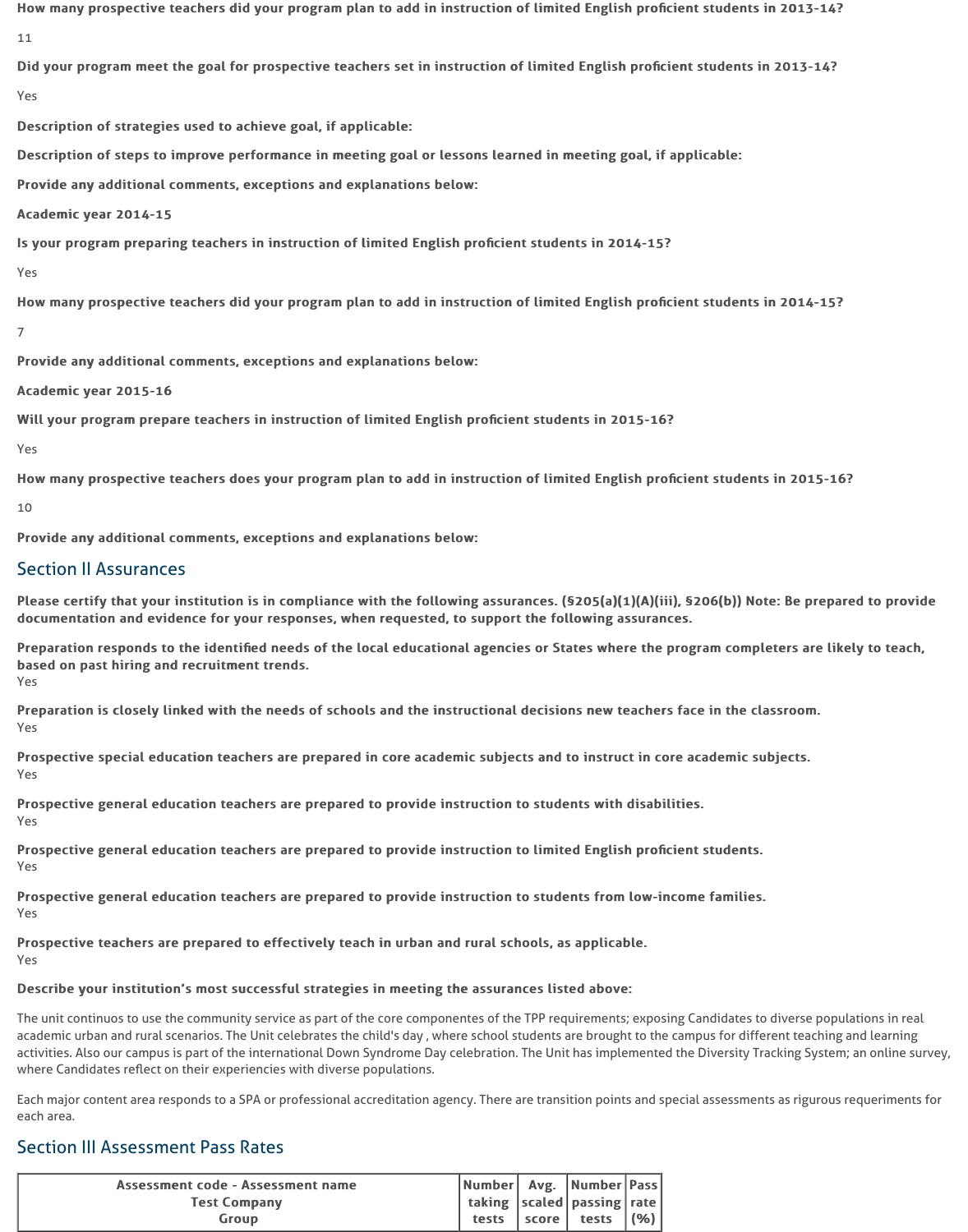| PR10 - FUNDAMENTAL KNOWLEDGE AND COMMUNICATION COMPETENCIES                         | 62             | 113 | 58 | 94  |
|-------------------------------------------------------------------------------------|----------------|-----|----|-----|
| <b>College Board</b><br>All program completers, 2013-14                             |                |     |    |     |
| PR10 - FUNDAMENTAL KNOWLEDGE AND COMMUNICATION COMPETENCIES                         | 91             | 112 | 86 | 95  |
| <b>College Board</b>                                                                |                |     |    |     |
| All program completers, 2012-13                                                     |                |     |    |     |
| PR10 - FUNDAMENTAL KNOWLEDGE AND COMMUNICATION COMPETENCIES<br><b>College Board</b> | 72             | 112 | 70 | 97  |
| All program completers, 2011-12                                                     |                |     |    |     |
| PR21-PROFESSIONAL COMPETENCIES: ELEMENTARY                                          | 36             | 113 | 35 | 97  |
| <b>College Board</b>                                                                |                |     |    |     |
| All program completers, 2013-14<br>PR21-PROFESSIONAL COMPETENCIES: ELEMENTARY       |                |     |    |     |
| <b>College Board</b>                                                                | 31             | 111 | 30 | 97  |
| All program completers, 2012-13                                                     |                |     |    |     |
| PR21-PROFESSIONAL COMPETENCIES: ELEMENTARY                                          | 29             | 111 | 29 | 100 |
| <b>College Board</b><br>All program completers, 2011-12                             |                |     |    |     |
| PR25-PROFESSIONAL COMPETENCIES: SECUNDARY                                           | 26             | 111 | 24 | 92  |
| <b>College Board</b>                                                                |                |     |    |     |
| All program completers, 2013-14                                                     |                |     |    |     |
| PR25 - PROFESSIONAL COMPETENCIES: SECUNDARY                                         | 60             | 106 | 54 | 90  |
| <b>College Board</b><br>All program completers, 2012-13                             |                |     |    |     |
| PR25 - PROFESSIONAL COMPETENCIES: SECUNDARY                                         | 43             | 114 | 43 | 100 |
| <b>College Board</b>                                                                |                |     |    |     |
| All program completers, 2011-12                                                     |                |     |    |     |
| PR40 - SPECIALIZATION: ENGLISH<br><b>College Board</b>                              | 12             | 110 | 12 | 100 |
| All program completers, 2013-14                                                     |                |     |    |     |
| PR40 - SPECIALIZATION: ENGLISH                                                      | 16             | 113 | 14 | 88  |
| <b>College Board</b>                                                                |                |     |    |     |
| All program completers, 2012-13                                                     |                |     |    |     |
| PR40 - SPECIALIZATION: ENGLISH<br><b>College Board</b>                              | 13             | 111 | 13 | 100 |
| All program completers, 2011-12                                                     |                |     |    |     |
| PR50-SPECIALIZATION: MATH                                                           | 6              |     |    |     |
| <b>College Board</b><br>All program completers, 2013-14                             |                |     |    |     |
| PR50-SPECIALIZATION: MATH                                                           | 5              |     |    |     |
| <b>College Board</b>                                                                |                |     |    |     |
| All program completers, 2012-13                                                     |                |     |    |     |
| PR50-SPECIALIZATION: MATH<br><b>College Board</b>                                   | 5              |     |    |     |
| All program completers, 2011-12                                                     |                |     |    |     |
| <b>PR70 -SPECIALIZATION: SCIENCE</b>                                                | $\overline{2}$ |     |    |     |
| <b>College Board</b>                                                                |                |     |    |     |
| All program completers, 2013-14                                                     |                |     |    |     |
| <b>PR70 -SPECIALIZATION: SCIENCE</b><br><b>College Board</b>                        | 3              |     |    |     |
| All program completers, 2012-13                                                     |                |     |    |     |
| <b>PR70 -SPECIALIZATION: SCIENCE</b>                                                | 1              |     |    |     |
| <b>College Board</b><br>All program completers, 2011-12                             |                |     |    |     |
| <b>PR60 -SPECIALIZATION: SOCIAL STUDIES</b>                                         | $\overline{3}$ |     |    |     |
| <b>College Board</b>                                                                |                |     |    |     |
| All program completers, 2013-14                                                     |                |     |    |     |
| PR60 -SPECIALIZATION: SOCIAL STUDIES                                                | 13             | 103 | 9  | 69  |
| <b>College Board</b><br>All program completers, 2012-13                             |                |     |    |     |
| PR60 - SPECIALIZATION: SOCIAL STUDIES                                               | 10             | 102 | 8  | 80  |
| <b>College Board</b>                                                                |                |     |    |     |
| All program completers, 2011-12                                                     |                |     |    |     |
| PR30-SPECIALIZATION: SPANISH                                                        | $\overline{7}$ |     |    |     |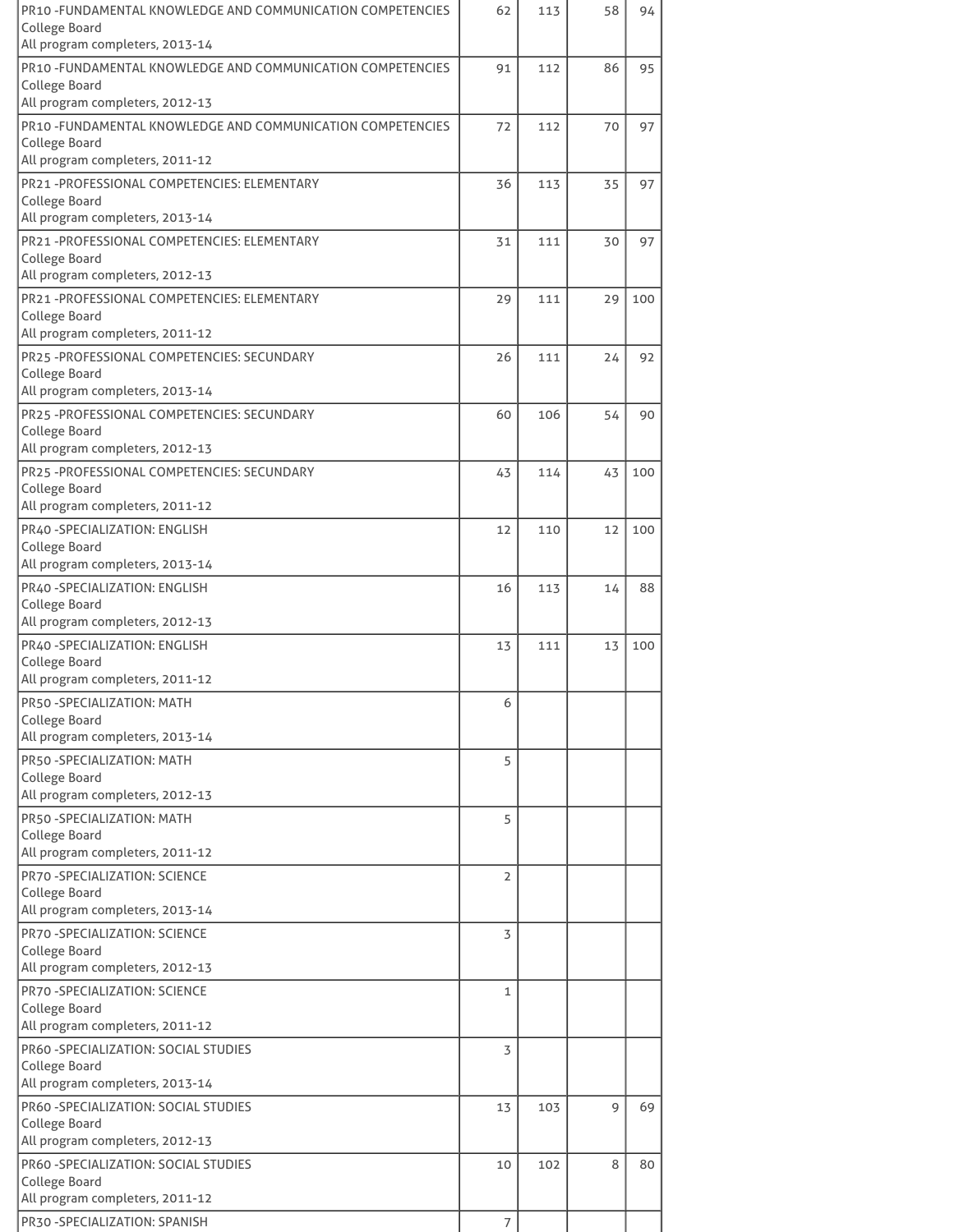| College Board                       |    |     |    |    |
|-------------------------------------|----|-----|----|----|
| All program completers, 2013-14     |    |     |    |    |
| <b>PR30-SPECIALIZATION: SPANISH</b> | 14 | 101 | 11 | 79 |
| College Board                       |    |     |    |    |
| All program completers, 2012-13     |    |     |    |    |
| <b>PR30-SPECIALIZATION: SPANISH</b> | 11 | 106 |    | 82 |
| College Board                       |    |     |    |    |
| All program completers, 2011-12     |    |     |    |    |

## Section III Summary Pass Rates

| Group                           | taking<br>tests | Number Number Pass <br>passing   rate  <br>tests | (96) |
|---------------------------------|-----------------|--------------------------------------------------|------|
| All program completers, 2013-14 | 62              | 57                                               | 92   |
| All program completers, 2012-13 | 91              | 78                                               | 86   |
| All program completers, 2011-12 | 72              | 66                                               |      |

# Section IV Low-Performing

Provide the following information about the approval or accreditation of your teacher preparation program.

Is your teacher preparation program currently approved or accredited?

Is your teacher preparation program currently under a designation as "low-performing" by the state (as per section 207(a) of the HEA of 2008)?

Yes

If yes, please specify the organization(s) that approved or accredited your program:

**NCATE** 

CAEP Accreditation under process

- integrate technology effectively into curricula and instruction Yes
- use technology effectively to collect data to improve teaching and learning Yes
- use technology effectively to manage data to improve teaching and learning Yes
- use technology effectively to analyze data to improve teaching and learning Yes

Provide a description of the evidence that your program uses to show that it prepares teachers to integrate technology effectively into curricula and instruction, and to use technology effectively to collect, manage, and analyze data in order to improve teaching and learning for the purpose of increasing student academic achievement. Include a description of the evidence your program uses to show that it prepares teachers to use the principles of universal design for learning, as applicable. Include planning activities and a timeline if any of the four elements listed above are not currently in place.

No

# Section V Use of Technology

Provide the following information about the use of technology in your teacher preparation program. Please note that choosing 'yes' indicates that your teacher preparation program would be able to provide evidence upon request.

Does your program prepare teachers to:

The Technology in Education course is required for all candidates where they apply their knowledge using technology to collect, manage and analyze data and to prepare effective materials. The Methodoly courses foster the use of thecnology in the curricular and the instructional design. Courses in the general education component either use technologhy as resource or as a mean for the students to present their learning outcomes. An educational technology lab has been prepared for the teacher candidates and professors.

#### Section VI Teacher Training

Provide the following information about your teacher preparation program. Please note that choosing 'yes' indicates that your teacher preparation program would be able to provide evidence upon request.

Does your program prepare general education teachers to:

- $\bullet$  teach students with disabilities effectively Yes
- participate as a member of individualized education program teams Yes
- teach students who are limited English proficient effectively